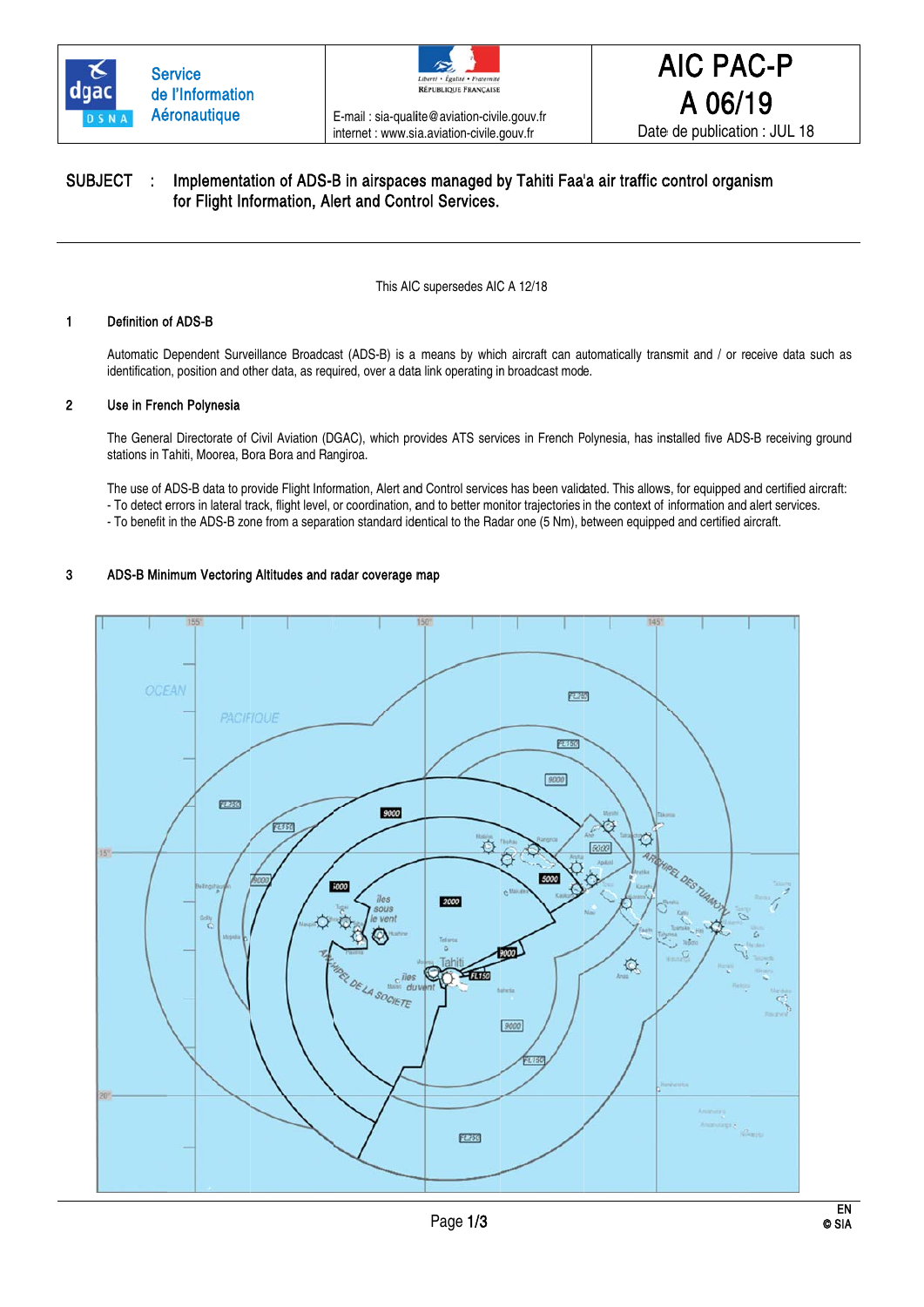## Consequences on aircraft operators

 Aircraft operators wishing to operate in the FIR will be subject to specific requirements with respect to ADS-B. This paragraph 4 recalls these requirements, some of which will be applicable from the deadlines mentioned in point a. here below depending on the considered airspaces.

## a. Equipment requirements

 3rd of October 2017 decree imposing the obligation to carry equipment providing an automatic dependent surveillance function in broadcast mode in the airspace of French Polynesia states that:

- ‐ From 1 January 2019, aircraft flying above flight level 195 must be equipped with equipment providing an automatic dependent surveillance function in broadcast transmission mode;
- as of 1 January 2022, aircraft operating in the NTTT Flight Information Region shall be equipped with equipment providing an automatic dependent surveillance function in broadcast transmission mode.

The following aircraft are exempt from these equipment obligations:

- State-owned, leased or chartered aircraft;
- Aircraft owned by foreign states;
- ‐ Aircraft in an emergency situation;
- ‐ Aircraft carrying out medical evacuations.

However, they must notify their intentions to Air Navigation service organism with 24 hours' notice when flight planning allows.

## b. Emission restriction

 The on-board equipment periodically broadcasts the state vector (position and speed) and other information from on-board systems in a format suitable for receivers with ADS-B receiving capability.

The provisions of paragraph ENR 1.6.3 of the AIP PAC P are recalled below:

"An aircraft operating in the Tahiti FIR with ADS-B equipment on a 1090 MHz extended squitter (1090ES) will disable ADS-B transmission except:

- a) If the accuracy and integrity of the position information it transmits is consistent with the transmitted value of the position quality indicator; or
- b) If it still gives a value of 0 (zero) for at least one of the position quality indicators (NUCp, NIC, NACp or SIL); or
- c) If the operator of the aircraft has received an exemption from the French Civil Aviation Authority in French Polynesia (SEAC / PF)

This equipment is certified according to the requirements defined in one of the following documents:

- ‐ AMC 20-24 published by the European Aviation Safety Agency, or
- ‐ AC No. 20-165A of the Federal Aviation Administration, or
- ‐ Appendix XI of CAO 20.18 of the Australian Civil Aviation Safety Authority, or
- ‐ any other certification standard which ensures a level of performance at least equivalent to those mentioned above. "

## c. Flight plans

 The ADS-B equipment shall be notified in field 10b of the Flight Plan in accordance with the provisions applicable to the ICAO flight plan described in the "Procedures for Air Navigation Services - Air Traffic Management" (PANS-ATM, Doc 4444 ICAO).

a) Equipment and SSR mode S capabilities:

E: Transponder - Mode S, with the capability of transmitting aircraft identification, pressure altitude and extended squitter (ADS-B) L: Transponder - Mode S, with capability of transmitting aircraft identification, pressure altitude and extended squitter (ADS-B) and enhanced monitoring capability

Note: Enhanced monitoring capability is the ability of the aircraft to transmit downlink data from the aircraft using a Mode S transponder.

b) Equipment and ADS-B capabilities:

B1: ADS-B with capability ADS-B "out" on specialized frequency 1090 MHz B2: ADS-B with capability ADS-B "out" and "in" on specialized frequency 1090 MHz

- c) Information to be added in field 18 of the ICAO Flight Plan:
	- 1. SUR / 260 if the capacity of the ADS-B equipment meets the specifications of TSO-C166, issued by RTCA, INC. DO-260

2. SUR / 260B if the capacity of the ADS-B equipment meets the specifications of TSO-C166b, issued by RTCA, INC. DO-260B

3. CODE /: address of the aircraft expressed as a six-digit hexadecimal alphanumeric code (for example: '' CODE / 3A46B1 '')

# d. Identification of the aircraft

 A flight code (FLTID) which is an exact replica of the identification of the aircraft entered in field 7 of the ICAO flight plan must be programmed into the transponder or the flight management system (FMS) so that this aircraft can receive surveillance services. Airlines must use the threeletter ICAO airline code and not the two-letter IATA code. In addition, field 10 should indicate the ADS-B capability on the ICAO flight plan.